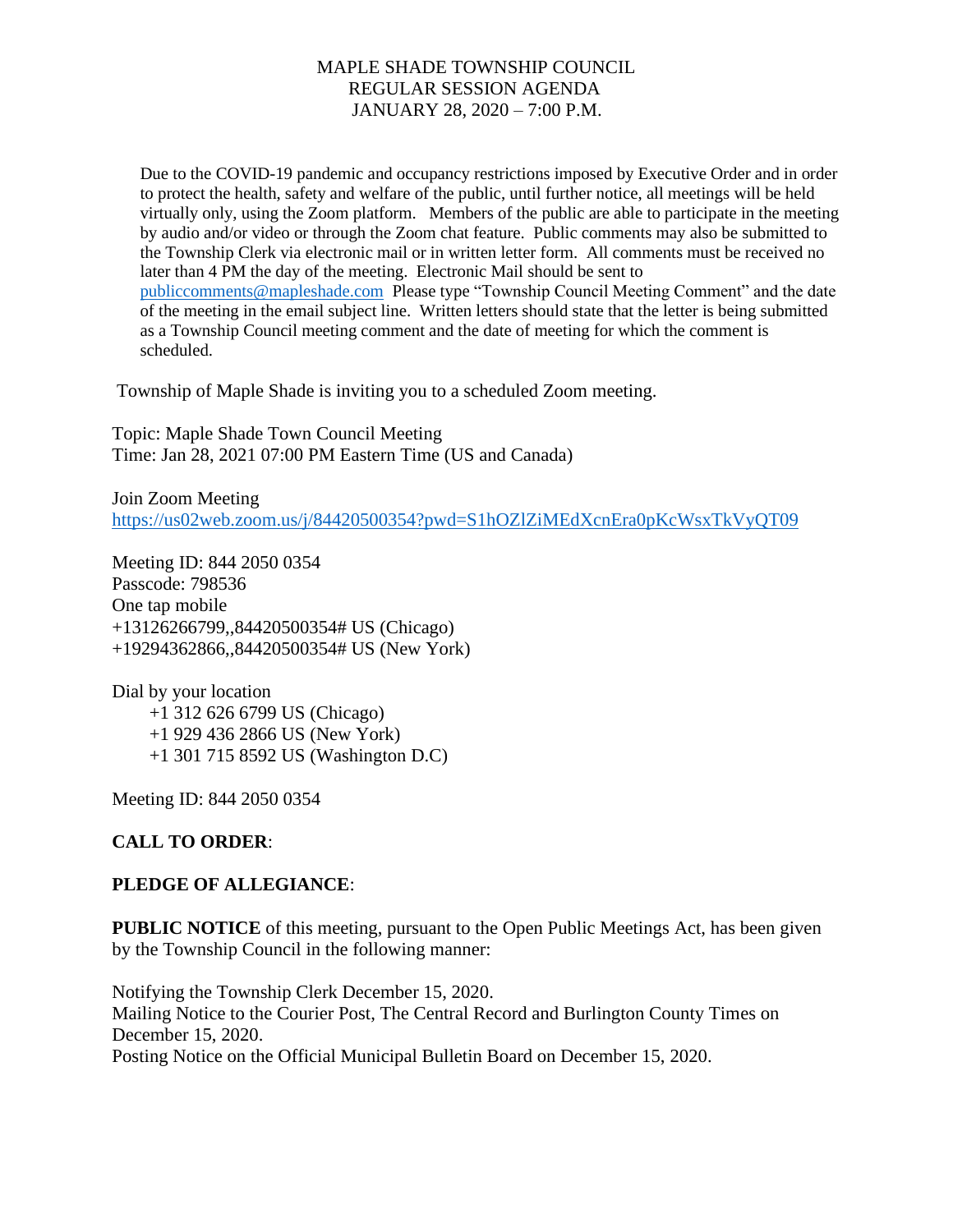## **ROLL CALL**

### **ORDINANCES – INTRODUCTION AND FIRST READING**

**Ordinance No. 2021-01** An Ordinance Establishing Salaries and Wages of Certain Officers and Employees of the Township of Maple Shade, County of Burlington, State of New Jersey, Effective January 1, 2021

Motion to Introduction: Second: Second: Comments: Roll Call: Publication Date: February 1, 2021 Public Hearing: February 11, 2021

**PUBLIC PORTION (for Consent Agenda Items)** Motion to Close: Second: All in Favor:

#### **CONSENT AGENDA**

**Resolution No. 2021-R-28** Award Contract for 2020 Fire Hydrant Replacement Program to Booth Mechanical, Inc. in the Amount of \$132,200

**Resolution No. 2021-R-29** Award Contract for 2020 Sanitary Sewer Manhole Rehabilitation Program to Booth Mechanical, Inc in the Amount of \$117,550

**Resolution No. 2021-R-30** Award Contract for Sludge Pump No. 2 Replacement to Booth Mechanical, Inc. in the Amount of \$32,000

**Resolution No. 2021-R-31** Authorize Contract for Filter 2 Repair & Media Replacement to Municipal Maintenance Company in the Amount of \$86,465.00

**Resolution No. 2021-R-32** Authorize Contract with Utility Engineer, Remington & Vernick, for EPA Water Utility Risk & Resilience Assessment for an Amount not to Exceed \$24,000

**Resolution No. 2021-R-33** Resolution of the Township of Maple Shade Authorizing the Purchase of a Versalift SST-40-EIH Bucket Truck with Accessories through a New Jersey State Approved Co-Op (Sourcewell Purchase Contract #012418-TIM) for an Amount not to Exceed \$99,986.00

**Resolution No. 2021-R-34** Authorize Liquor License Person-to-Person Transfer for Blitz of Maple Shade, LLC (0319-33-015-010) to Lin & Ong Plaza, LLC

**Resolution No. 2021-R-35** Authorize for Aerial Larval Mosquito Control

**Resolution No. 2021-R-36** Authorize Temporary Appointment for Maple Shade Zoning Officer to Glenn Carter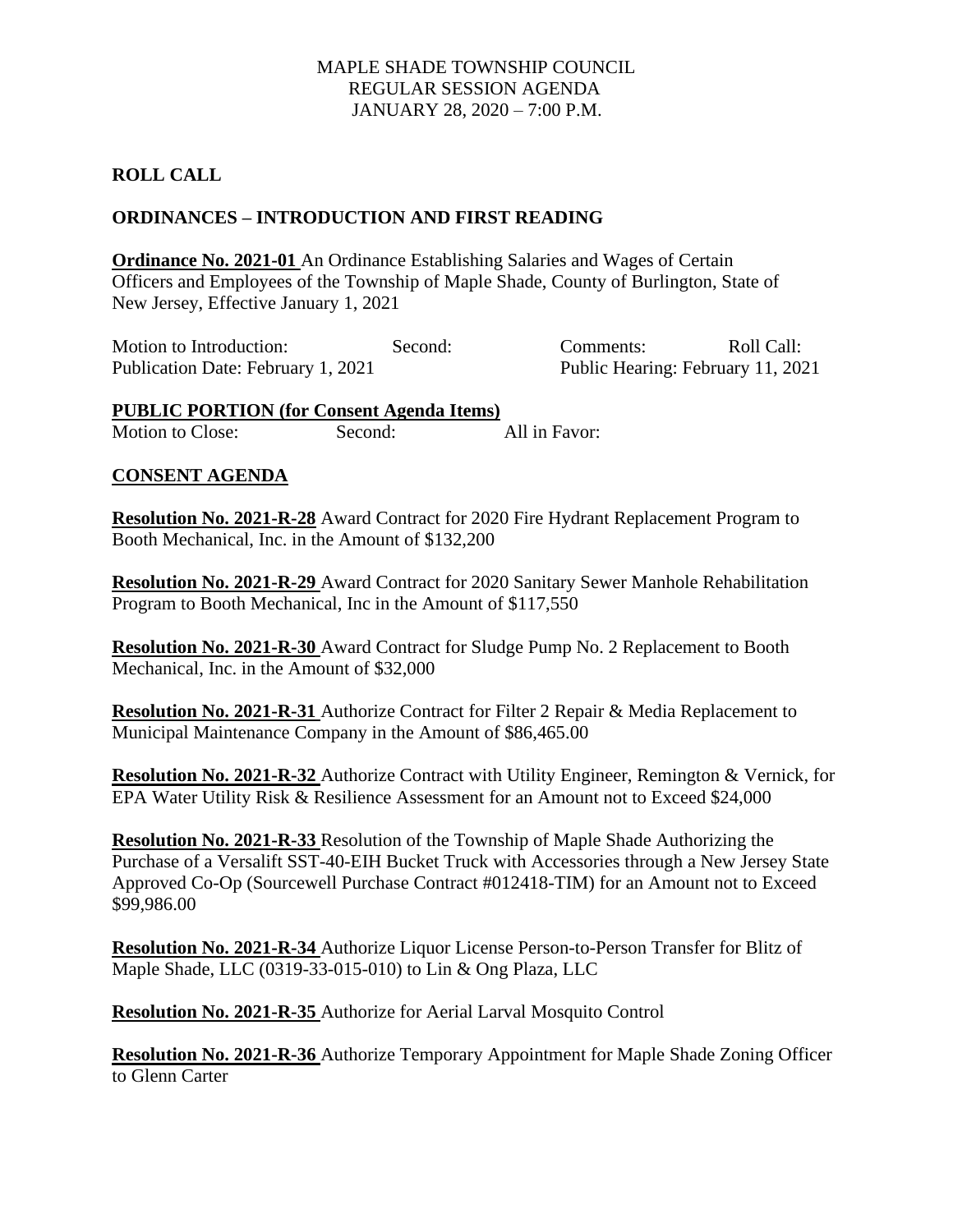**Resolution No. 2021-R-37** Resolution of the Township of Maple Shade Authorizing the Purchase of Four 2021 Ford Utility Interceptors with Accessories through a New Jersey State Approved Co-Op (N.J. Contract #88728) for an Amount not to Exceed \$193,993.00

**Resolution No. 2021-R-38** Amend Contract for Park Avenue Wastewater Treatment Plant Sewer System Improvements and Authorize Change Order #1 as an Increase in the Amount of \$10,600.00

**Resolution No. 2021-R-39** Authorize the Appointment of Three Police Officers, Brett Dougherty, Cullen McClintock and Daniel O'Connor to the Maple Shade Police Department and to Attend the Camden County Police Academy beginning February  $1<sup>st</sup>$ , 2021

| Motion to Approve:                       | Second: | Comments:     | Roll Call: |
|------------------------------------------|---------|---------------|------------|
| <b>APPROVAL OF DECEMBER 2020 MINUTES</b> |         |               |            |
| Motion to Approve:                       | Second: | Comments:     | Roll Call: |
| <b>APPROVAL OF EXPENDITURE LIST</b>      |         |               |            |
| Motion to Approve:                       | Second: | Comments:     | Roll Call: |
| <b>PUBLIC PORTION</b>                    |         |               |            |
| <b>Motion to Close:</b>                  | Second: | All in Favor: |            |

# **STAFF AND PROFESSIONAL COMMENTS**

#### **OLD BUSINESS**

1. Operations a. Rails to Trails b. Recreation Department c. Health Benefits 2. Engineer's Report 3. Site Plan 4. Advisory Board

#### **NEW BUSINESS**  1. Feasibility Evaluation – Alaimo Group

# **Resolution No. 2021-R-40** Resolution to Meet in Executive Session for the following:

1. Attorney Client Privilege – Personnel; Potential Litigation

Motion to Close: Second: All in Favor:

Formal action may be taken upon conclusion of Closed Session